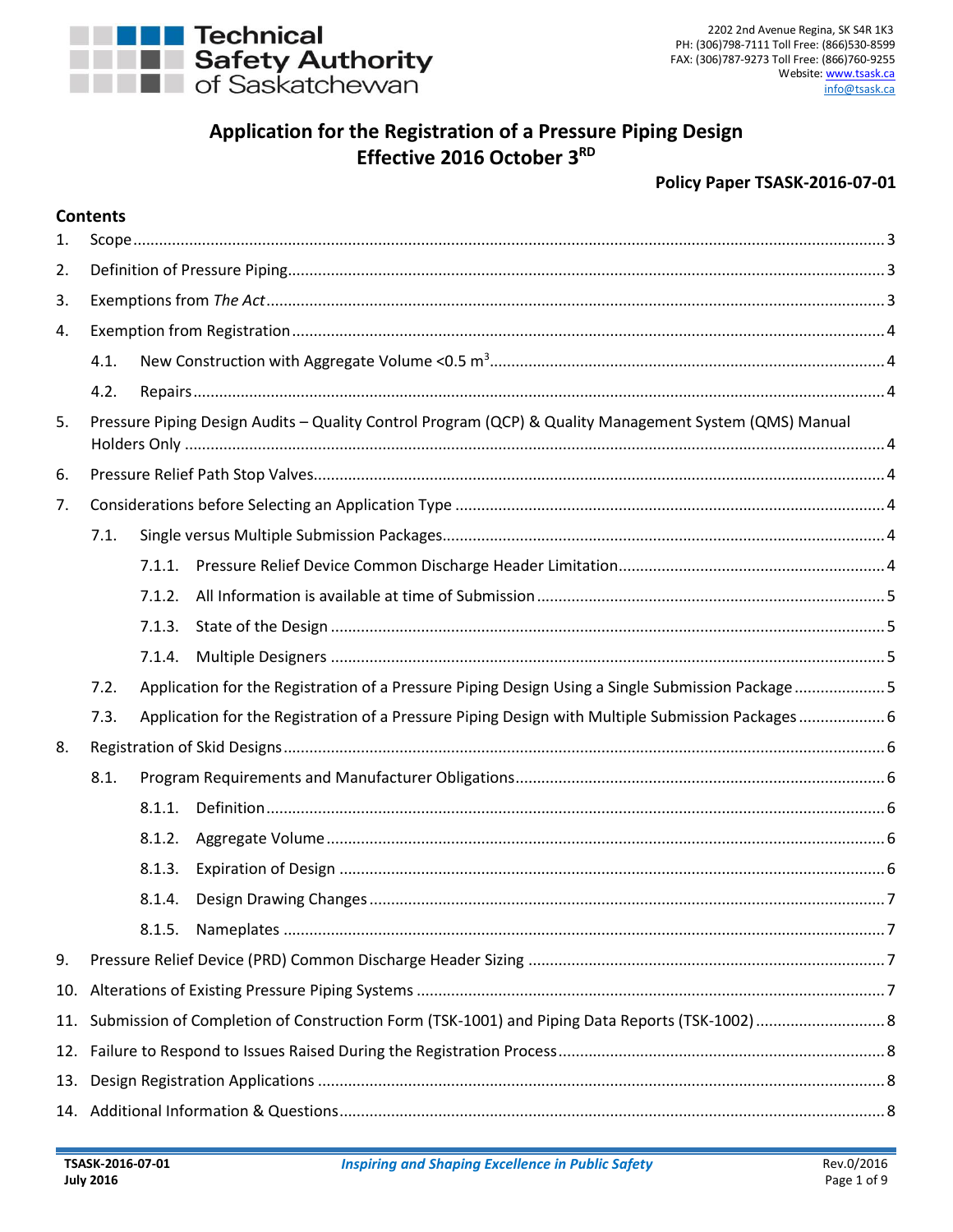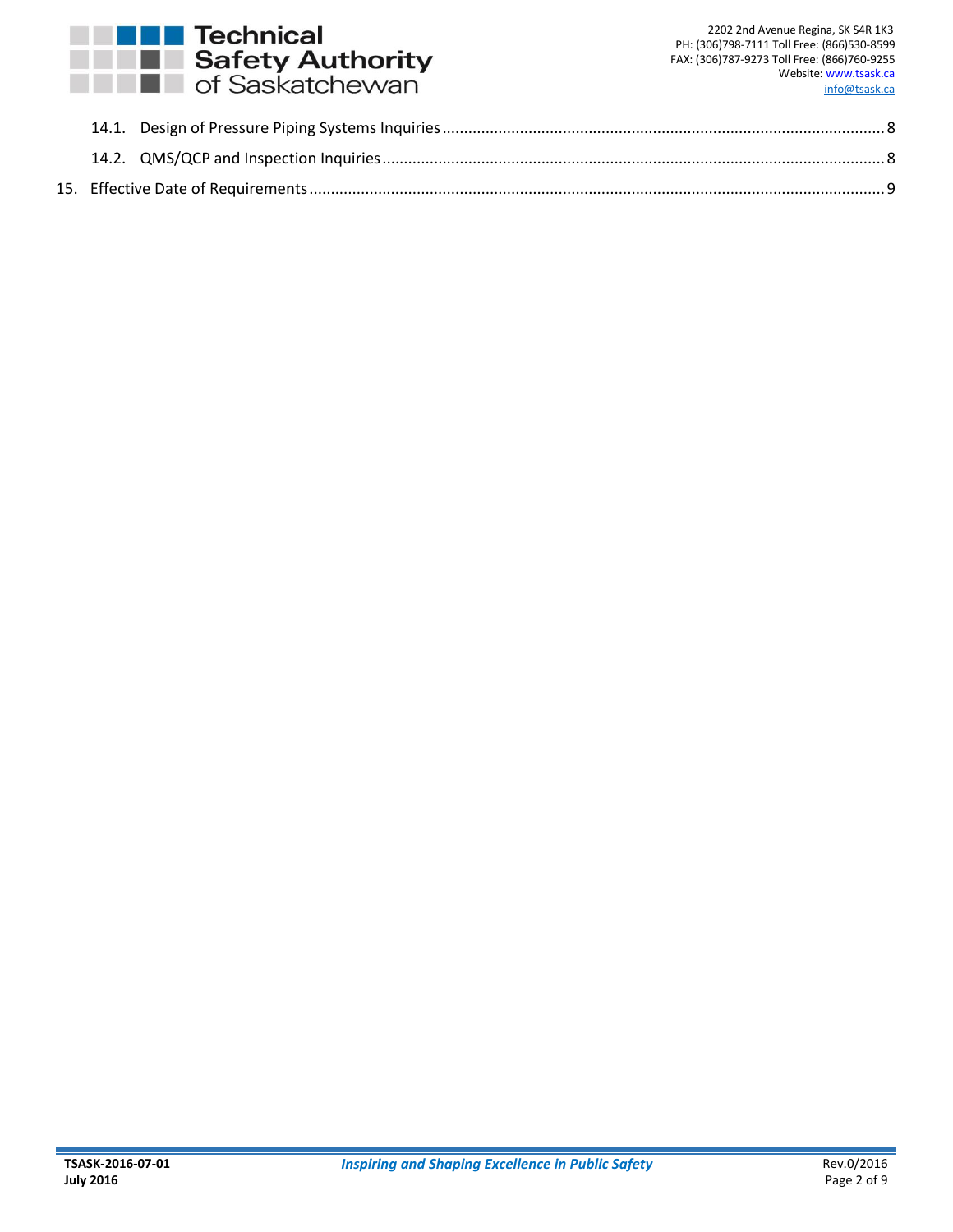

## <span id="page-2-0"></span>**1. Scope**

This policy paper details the requirements for the registration of pressure piping systems. Links to relevant flowcharts, documents and forms provide applicants the ability to build their application using this paper and the links to the other information pieces.

This document refers the reader to several different information papers for specific details. To ensure the reader does not miss any component of the application, TSASK recommends that the applicant read this document in its entirety. Failure to provide the information required may result in a delay in processing the application.

Refer to flowchart on [www.tsask.ca](http://www.tsask.ca/) for the *Application for the Registration of a Pressure Piping Design*.

## <span id="page-2-1"></span>**2. Definition of Pressure Piping**

A pressure piping system as defined in *[The Boiler and Pressure Vessel Act](http://www.tsask.ca/uploads/File/PDFs/Legislation/boiler_pressure_vessel_act.pdf)* of Saskatchewan:

 means pipes, tubes, conduits, gaskets, bolts and other fittings making up a system, the sole purpose of which is the conveyance of an expansible fluid under pressure and the control of the flow of an expansible fluid under pressure between two or more points (Clause 2(r)).

## <span id="page-2-2"></span>**3. Exemptions from** *The Act*

Pressure piping systems are exempt from the *Act* if the pressure piping system:

- is a pipeline as defined by *The Pipelines Act, 1998:*
	- Clause 2(j) "pipeline":
		- (i) means a pipe or system of pipes for the transportation of:
			- (A) liquid hydrocarbons, including crude oil, multiphase fluids containing hydrocarbons, oil and water emulsions, condensate, liquid petroleum products, natural gas liquids and liquefied petroleum gas;
			- (B) gaseous hydrocarbons, including natural gas, manufactured gas and synthetic gas;
			- (C) water, steam or any other substance where the water, steam or other substance is incidental to or used in the production of crude oil or natural gas; or
			- (D) carbon dioxide;
		- (ii) includes any of the following that are incidental to or used in connection with the pipeline:
			- (A) tanks, tank batteries, pumps, compressors and racks;
			- (B) storage facilities, loading facilities, terminal facilities and other similar facilities;
- is a gas installation as defined in *The Gas Licensing Act:*
	- Clause 2(k) "gas installation" means the installation of a system of gas piping in or on any land, building or premises from the meter or regulator where gas is delivered therein or thereon up to the point or points where the gas can be consumed or used therein or thereon by any gas consuming equipment and includes the connection of any such gas piping with any of that equipment and any part of the gas system, and the alteration, extension and repair of that gas piping, but does not include any electrical installation within the meaning of *The Electrical Licensing Act*;
- is a non-expansible fluid;
- contains hot water:
	- o at a pressure of 1,103 kilopascals (160 psig) or less; or
	- o at a temperature of 121°C (250°F) or less; AND
	- o forms part of a low pressure boiler plant;
- is not connected to nor used in connection with a boiler or pressure vessel;
- is a medical gas piping systems; or
- air piping with a diameter of 25.4 millimetres (1") or less.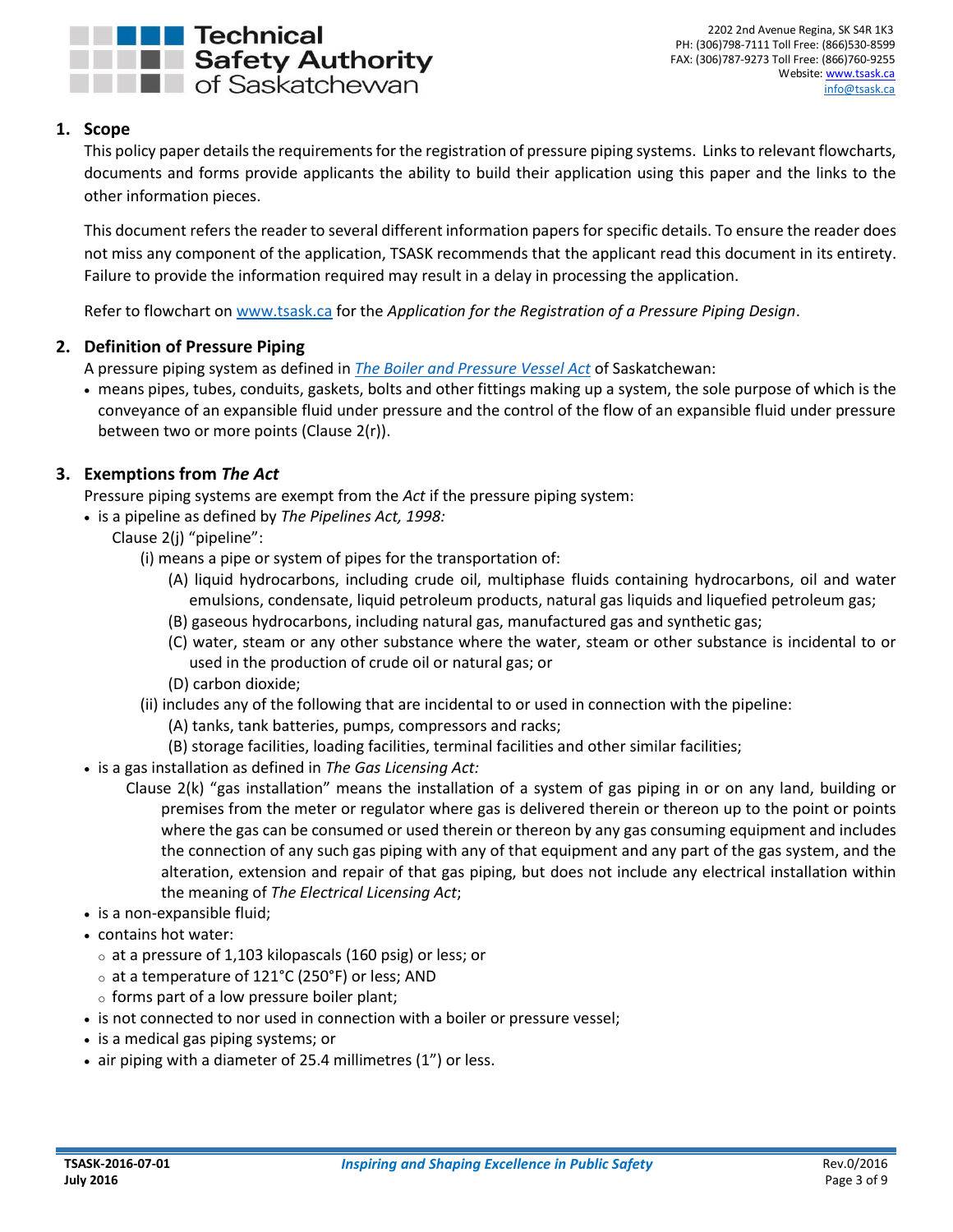

## <span id="page-3-1"></span><span id="page-3-0"></span>**4. Exemption from Registration**

*4.1. New Construction with Aggregate Volume <0.5 m*<sup>3</sup>

The design of a pressure piping system with an aggregate internal capacity (volume) of *0.5 cubic meters* or less is not required to be registered. The aggregate internal capacity is based on the **entire system** at the location and may include the work of multiple designers or fabricators.

Although exempt from registration, all fabrication/construction shall be in accordance with a registered Quality Control Program (QCP) or Quality Management System (QMS) and by a licensed Contractor. Copies of *[TSK-1001](http://www.tsask.ca/public/pdf/2016%20Pressure%20Piping/TSK-1001_-_Completion_of_Construction.pdf)  [Completion of Construction](http://www.tsask.ca/public/pdf/2016%20Pressure%20Piping/TSK-1001_-_Completion_of_Construction.pdf)* and *[TSK-1002 Construction Data Report for Pressure Piping Systems](http://www.tsask.ca/public/pdf/2016%20Pressure%20Piping/TSK-1002_-_Construction_Data_Report_for_Pressure_Piping_Systems.pdf)* shall be submitted to Codes & Standards Compliance at TSASK by:

- email at [CodesandStandards@tsask.ca;](mailto:CodesandStandards@tsask.ca)
- fax at 1.866.760.9255; or
- regular mail to Codes & Standards Compliance, TSASK, 2202 2<sup>nd</sup> Avenue, Regina, SK S4R 1K3

Originals shall remain with the owner. Scanned copies are acceptable as long as they are signed and complete.

The 0.5 m<sup>3</sup> exemption from registration shall not apply to *IP-2016-07-03 Application for the Registration of a Pressure Piping Design Using [Multiple Submission Packages.](http://www.tsask.ca/public/pdf/2016%20Pressure%20Piping/IP-2016-07-03_-_Application_for_the_Registration_of_a_Pressure_Piping_Design_with_Mult_Subs.pdf)* The overall aggregate volume is the total of the entire system which may be covered by several submission packages and cannot be assessed based on each individual submission.

#### <span id="page-3-2"></span>*4.2. Repairs*

Fabricators shall complete *TSK-1002* for all repairs (like for like) and retain for their records as per their QCP/QMS programs. *TSK-1002* for repairs does not need to be submitted to CSC for retention but shall be made available to TSASK upon request.

## <span id="page-3-3"></span>**5. Pressure Piping Design Audits – Quality Control Program (QCP) & Quality Management System (QMS) Manual Holders Only**

If the QCP or QMS program has provision for an audit of pressure piping design systems, then TSASK will not do a full review of a pressure piping submission. In order to qualify for the audit, QCP/QMS companies are required to register their Piping Material Specifications with TSASK and keep TSASK up-to-date on any changes to the specifications.

Please refer to Information Paper – *[IP-2016-07-01 Pressure Piping Design Registration Audit Reviews](http://www.tsask.ca/public/pdf/2016%20Pressure%20Piping/IP-2016-07-01__Pressure_Piping_Design_Registration_Audit_Reviews__QMS__QCP_Holders_Only.pdf) – QMS/QCP Manual [Holders Only](http://www.tsask.ca/public/pdf/2016%20Pressure%20Piping/IP-2016-07-01__Pressure_Piping_Design_Registration_Audit_Reviews__QMS__QCP_Holders_Only.pdf)*

## <span id="page-3-4"></span>**6. Pressure Relief Path Stop Valves**

If the pressure piping design to be surveyed for registration has any stop valves (including process valves) in the relief path of pressure equipment and piping, the owner of the system shall have a Pressure Relief Path (PRP) Stop Valve Control (SVC) program registered with TSASK. QMS owners may opt to include a section on PRP SVC Program in their QMS manual in lieu of a separate manual.

Refer to *[IP-2016-07-07 Application for the Registration of a Pressure Relief Path Stop Valve Control Program](http://www.tsask.ca/public/pdf/2016%20Pressure%20Piping/IP-2016-07-07_-_Application_for_the_Registration_of_a_PRP_SVC_Program.pdf)* and *[IP-](http://www.tsask.ca/public/pdf/2016%20Pressure%20Piping/IP-2016-07-08_-_PRP_SVC_Program_Manual_Requirements.pdf)[2016-07-08 Pressure Relief Path Stop Valve Control Program Manual Requirements](http://www.tsask.ca/public/pdf/2016%20Pressure%20Piping/IP-2016-07-08_-_PRP_SVC_Program_Manual_Requirements.pdf)* for more information.

## <span id="page-3-6"></span><span id="page-3-5"></span>**7. Considerations before Selecting an Application Type**

- *7.1. Single versus Multiple Submission Packages*
	- *7.1.1. Pressure Relief Device Common Discharge Header Limitation*

<span id="page-3-7"></span>Multiple pressure piping design package submissions which have PRD common relief discharge headers that span all or part of the packages may not be able to be reviewed separately.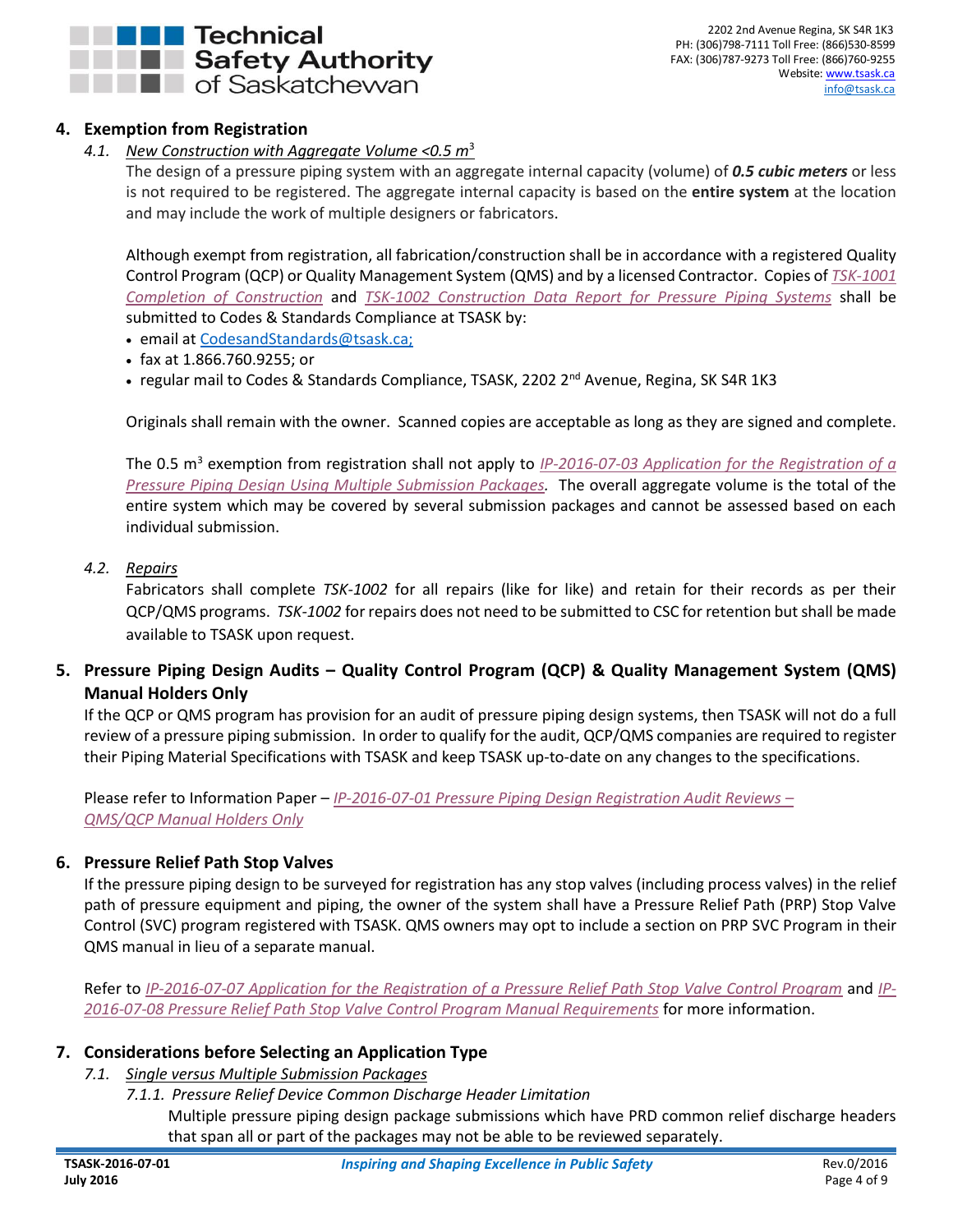The design review of PRDs is an important part of the registration process. If the Design Reviewer does not have all of the information required to perform the review for the individual packages, the Design Reviewer may opt to delay registration until all the information required is available.

The Design Reviewer may also opt to register the design with conditions that cannot be removed until the packages with the remaining PRD common discharge header piping pieces are reviewed. Either way, the Design Reviewer will notify the applicant of what is required and the potential options.

#### <span id="page-4-0"></span>*7.1.2. All Information is available at time of Submission*

Owners or their designate shall determine if all of the information for the pressure piping system design is available to submit in one package. Such things as off-site fabrication of piping packages, separate equipment skid packages (like compressors or filter banks) and separate packages for different construction companies are all examples of where possible multiple submission packages would make sense. Owners or their designate have to decide if there is benefit in splitting up the submissions for registration.

#### <span id="page-4-1"></span>*7.1.3. State of the Design*

Another consideration when making the decision isthe state of the design. In some cases, the main piping system is ready to be constructed; but, the information on the smaller pieces of the system is not yet complete. Rather than holding up construction, the owner or their designate may decide to apply for registration using more than one submission so the main fabrication/construction may be started without waiting for the rest of the design to be finalized.

#### *7.1.4. Multiple Designers*

<span id="page-4-2"></span>Finally, parts of the pressure piping system may be designed by different companies. For example, an air compressor with all the dryers and the air receiver are being designed by one company; but, the main air system piping is being designed by another company. The main air system piping is ready to be registered but the compressor details are still being decided. This might be a case for multiple submissions in order to start fabrication/construction of the main air system piping.

Sometimes confidentiality prevents one designer from sharing the details with another. In this case, a multiple design may be the best option. Both designers may register their designs independently with TSASK.

#### <span id="page-4-3"></span>*7.2. Application for the Registration of a Pressure Piping Design Using a Single Submission Package* In order to be reviewed and registered:

- there is only one Application for the Registration of a Pressure Piping Design;
- all the piping systems, whether to be supplied by others or not, are identified on the application and included in the line list with all P&IDs submitted;
- all vessel information is included on the drawings or on a separate list;
- all information for supplied equipment packages that may be supplied by one or more vendors (if applicable) are included in the submission; and
- the owner or his designate has ensured that all the information required to do the review is included within the package submitted.

Failing to supply the required information for the design survey of the pressure piping system may result in a delay in the registration of the system.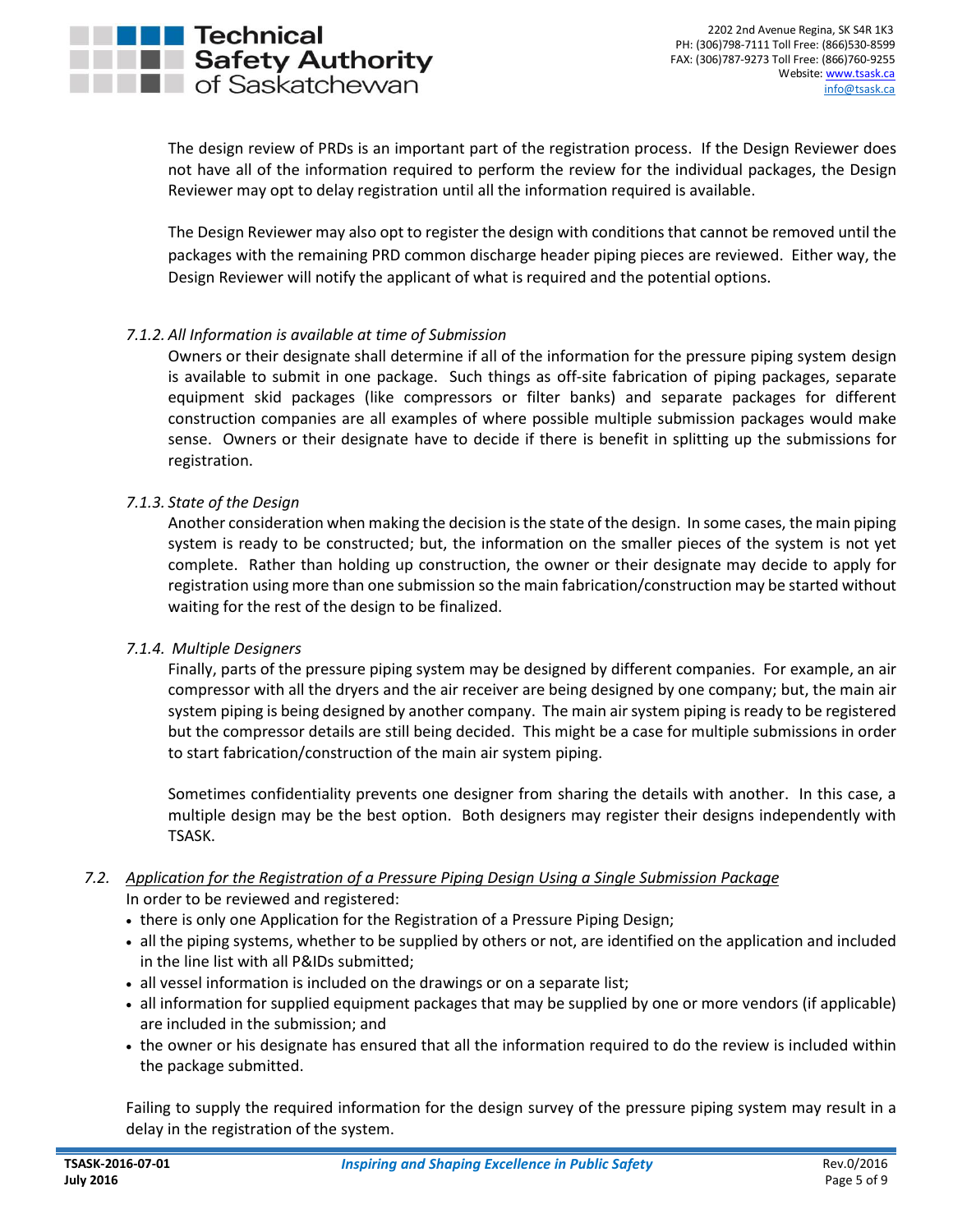# Technical **The Safety Authority**<br> **The of Saskatchewan**

Refer to Information Paper *IP-2016-07-02 [Application for the Registration of a Pressure Piping Design Using](http://www.tsask.ca/public/pdf/2016%20Pressure%20Piping/IP-2016-07-02_-_Application_for_the_Registration_of_a_Single_Submission_Pressure_Piping_Design.pdf) a [Single Submission Package](http://www.tsask.ca/public/pdf/2016%20Pressure%20Piping/IP-2016-07-02_-_Application_for_the_Registration_of_a_Single_Submission_Pressure_Piping_Design.pdf)***.**

<span id="page-5-0"></span>*7.3. Application for the Registration of a Pressure Piping Design with Multiple Submission Packages*

This type of application uses multiple submission packages to get the pressure piping design registered. This means that more than one pressure piping package shall be submitted in conjunction with the system at this location.

In order to be reviewed and registered:

- *TSK-1011 [Application for the Registration of a Pressure Piping Design](http://www.tsask.ca/public/pdf/2016%20Pressure%20Piping/TSK-1011_-_Application_for_the_Registration_of_a_Pressure_Piping_Design_Form.pdf)* is submitted for each package with reference to the tracking number issued by the owner or designate (Part V);
- the total number of packages to be submitted (or close approximation) for the overall pressure piping design at that location;
- all vessel information in the specific package is included on the drawings or on a separate list; and
- the owner or his designate has ensured that all the information required to do the review of the submissions is included.

The exemption of 0.5 cubic meters aggregate volume does not apply to this type of submission.

Refer to Information Paper *IP-2016-07-03 – [Application for the Registration of a Pressure Piping Design](http://www.tsask.ca/public/pdf/2016%20Pressure%20Piping/IP-2016-07-03_-_Application_for_the_Registration_of_a_Pressure_Piping_Design_with_Mult_Subs.pdf)  Using [Multiple Submission Packages](http://www.tsask.ca/public/pdf/2016%20Pressure%20Piping/IP-2016-07-03_-_Application_for_the_Registration_of_a_Pressure_Piping_Design_with_Mult_Subs.pdf)* for more details.

#### <span id="page-5-1"></span>**8. Registration of Skid Designs**

Often manufactures make equipment skids that are identical. All that changes are the serial numbers on the vessels.

When reviewing designs, manufactures are required to submit the same information to TSASK Codes & Standards Compliance for every pressure piping design that has their skid as part of the design. TSASK has recognized, that in many cases, these stand-alone skids should not have to be reviewed again.

TSASK has developed a system where manufacturers of skids may register their designs – much like a fitting registration. The skid design registration number then need only be referenced in the designer's application. This registration of skids shall reduce the number of times a skid is reviewed.

#### <span id="page-5-3"></span><span id="page-5-2"></span>*8.1. Program Requirements and Manufacturer Obligations*

*8.1.1. Definition*

TSASK defines a skid as:

- a metal plate or frame pallet used for mounting pressure piping and/or pressure equipment.
- <span id="page-5-4"></span>*8.1.2. Aggregate Volume*

The exemption of 0.5  $m^3$  does not apply to registered skid designs.

#### <span id="page-5-5"></span>*8.1.3. Expiration of Design*

All registered skid designs shall expire 10 years from the registration date. TSASK may suspend the design earlier for cause.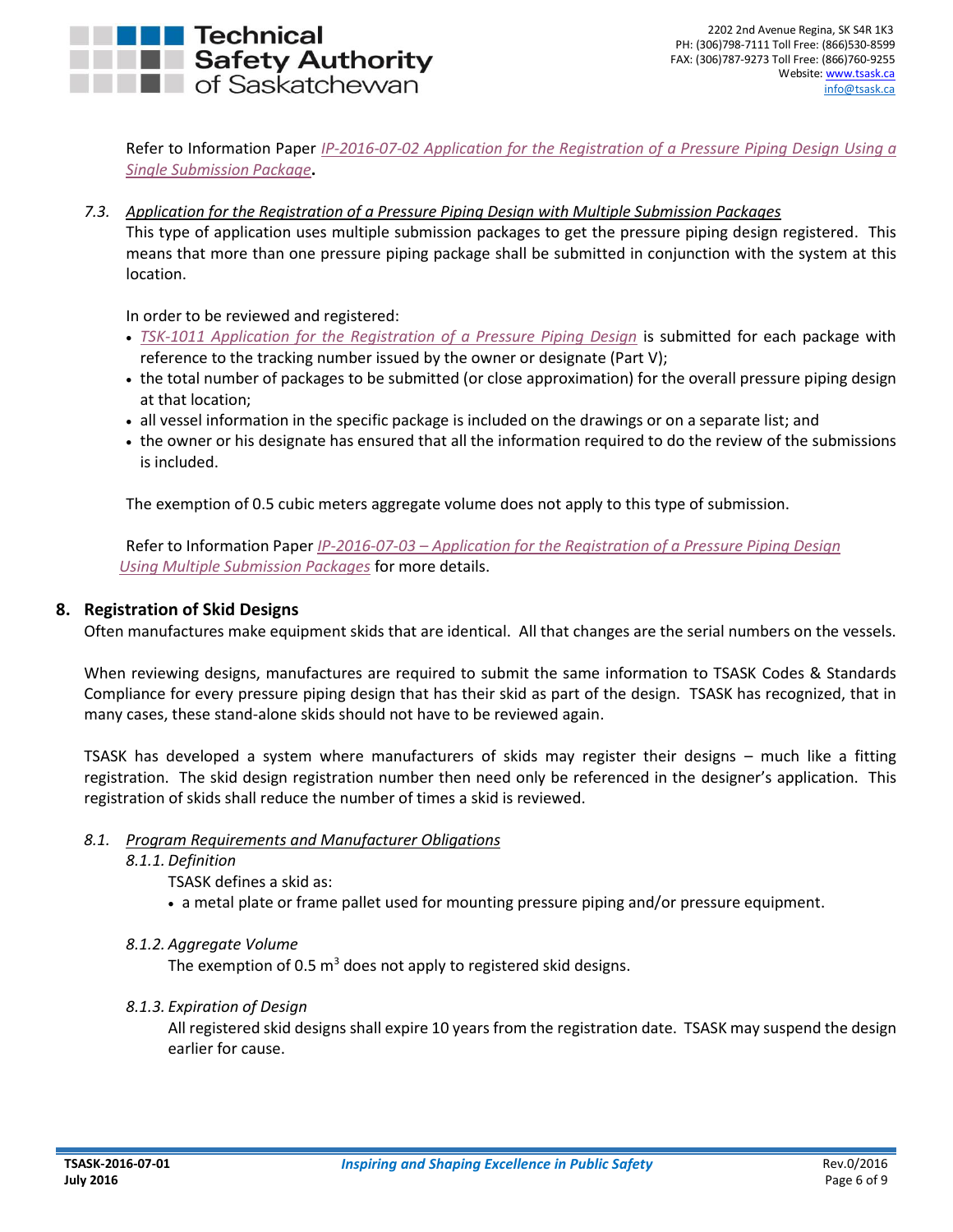## **Technical THE Safety Authority**  $\blacksquare$  of Saskatchewan

#### <span id="page-6-0"></span>*8.1.4. Design Drawing Changes*

No changes to the registered design shall be made without TSASK approval. TSASK shall review the change and either acknowledge that the change did not affect the registered design or issue a new registration number for the skid design.

Notification of drawing changes may be done by email. Part 13 contains all the contact information for TSASK Codes & Standards Compliance.

#### <span id="page-6-1"></span>*8.1.5. Nameplates*

All manufacturers shall submit with the application an example of a nameplate that shall be attached to the registered skid. The manufacturer shall ensure the information on the nameplate is correct. The nameplate shall be attached to fabricated skids once *[TSK-1002 Construction Data Report for Pressure](http://www.tsask.ca/public/pdf/2016%20Pressure%20Piping/TSK-1002_-_Construction_Data_Report_for_Pressure_Piping_Systems.pdf)  [Piping Systems](http://www.tsask.ca/public/pdf/2016%20Pressure%20Piping/TSK-1002_-_Construction_Data_Report_for_Pressure_Piping_Systems.pdf)* has been completed.

Refer to Information Paper *[IP-2016-07-04 Application for the Registration of a Skid Design](http://www.tsask.ca/public/pdf/2016%20Pressure%20Piping/IP-2016-07-04_-_Application_for_the_Registration_of_a_Skid_Design.pdf)* for more information.

#### <span id="page-6-2"></span>**9. Pressure Relief Device (PRD) Common Discharge Header Sizing**

TSASK accepts the use of PRD common discharge headers in pressure piping system designs. TSASK follows the requirements of CSA B51-14 (except for Clauses 12.2.2.7 and 12.2.2.8) and ASME Section VIII Div. 1 Appendix M.

Designers shall be familiar with the requirements of information paper *IP-2016-07-06 [Pressure Relief Device Common](http://www.tsask.ca/public/pdf/2016%20Pressure%20Piping/IP-2016-07-06_-_Pressure_Relief_Device_Common_Discharge_Header_Sizing.pdf)  [Discharge Header Sizing](http://www.tsask.ca/public/pdf/2016%20Pressure%20Piping/IP-2016-07-06_-_Pressure_Relief_Device_Common_Discharge_Header_Sizing.pdf)* for details on design requirements.

#### <span id="page-6-3"></span>**10. Alterations of Existing Pressure Piping Systems**

QMS manual holders are exempt from registering alterations to existing pressure piping designs provided their piping material specifications have been registered with TSASK.

For everyone else, re-registration of a pressure piping system is required if *any change* (alteration) is made to an existing pressure piping system that was previously registered. The aggregate volume of 0.5  $m<sup>3</sup>$  does not apply to alterations. Some examples include:

- changing a pressure relief device (i.e. increasing/decreasing the set pressure or increasing the size of valve) from the settings or size that was registered with the original piping system;
- adding/removing a pressure vessel(s). If a TSASK regulated pressure vessel is removed from service, TSASK form *TSK-0007 Pressure Equipment Status Report*, shall be completed by the owner and submitted online at:

#### *<http://www.tsask.ca/update-information/pressure-equipment-status-update>*

TSASK does not consider the removal of a pressure vessel an alteration as long as the PRD for the vessel did not protect multiple pressure components.

- derating the system pressure or temperature;
- increasing the system pressure or temperature;
- changing the schedule or size of a pipe;
- adding a pressure relief device discharge common header; and/or
- reduction or increase in the corrosion allowance.

TSASK recognizes that there are many other situations that would require the pressure piping system to be reregistered. Unless replacing "*like for like*" components and piping, a re-registration is required. Any alteration in the original design parameters requires re-registration.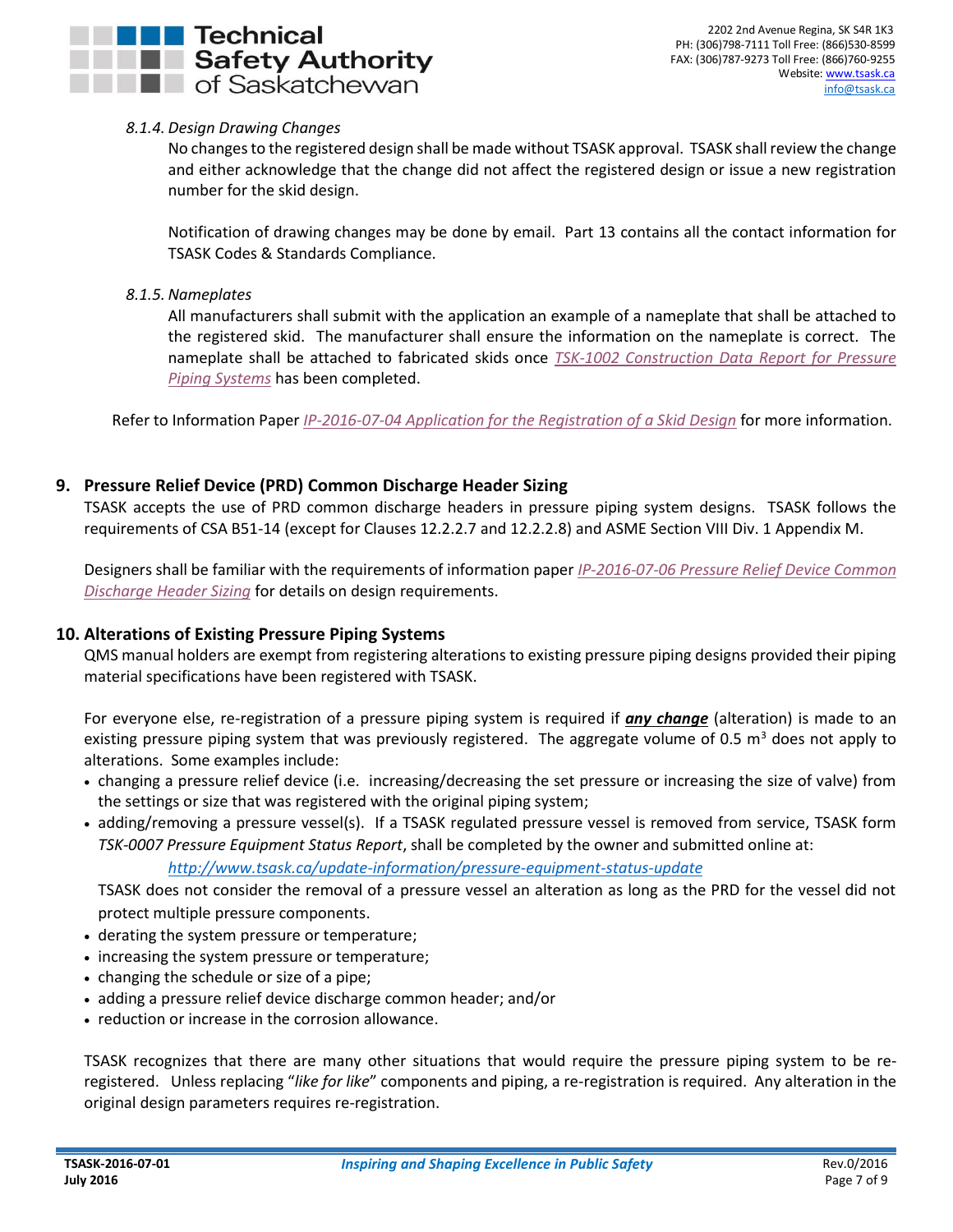

2202 2nd Avenue Regina, SK S4R 1K3 PH: (306)798-7111 Toll Free: (866)530-8599 FAX: (306)787-9273 Toll Free: (866)760-9255 Website: [www.tsask.ca](http://www.tsask.ca/) [info@tsask.ca](mailto:info@tsask.ca)

#### <span id="page-7-0"></span>**11. Submission of Completion of Construction Form (TSK-1001) and Piping Data Reports (TSK-1002)**

As piping systems are completed or at the end of the project, the owner or designate shall ensure that all *[TSK-1002](http://www.tsask.ca/public/pdf/2016%20Pressure%20Piping/TSK-1002_-_Construction_Data_Report_for_Pressure_Piping_Systems.pdf) [Construction Data Report for Pressure Piping](http://www.tsask.ca/public/pdf/2016%20Pressure%20Piping/TSK-1002_-_Construction_Data_Report_for_Pressure_Piping_Systems.pdf) Systems* have been sent in to TSASK Codes & Standards Compliance for retention.

Upon completion of any project and as per the QMS/QCP system of the company or companies involved in the project, the owner or designate shall submit *[TSK-1001 Completion of Construction](http://www.tsask.ca/public/pdf/2016%20Pressure%20Piping/TSK-1001_-_Completion_of_Construction.pdf)* form to TSASK Codes & Standards Compliance for retention. This is a mandatory requirement for all QMS/QCP holders.

QMS/QCP manual holders risk the loss of their Certificate of Authorization for their programs if they do not comply. TSASK will be tracking the completion of reviewed/audited pressure piping systems to ensure compliance. Owners shall be contacted directly if the forms are not submitted in a timely manner.

Do not let delays in paperwork prevent the start-up of pressure piping systems.

#### <span id="page-7-1"></span>**12. Failure to Respond to Issues Raised During the Registration Process**

If the TSASK Codes & Standards Compliance Design Reviewer attempts to contact applicants with a deficiency list or comments and the applicants fail to reply within 60 calendar days, the Design Reviewer shall reject the pressure piping design.

When a design is rejected, an invoice for the review shall be sent to the applicant. The invoice from the first review shall be paid before TSASK will review the resubmission.

#### <span id="page-7-2"></span>**13. Design Registration Applications**

Completed pressure piping design packages shall be submitted to:

| <b>Codes &amp; Standards Compliance</b>    | Regina:        | $(306)$ 787-4567 |
|--------------------------------------------|----------------|------------------|
| Technical Safety Authority of Saskatchewan | Toll-free:     | 1.866.530.8599   |
| 2202 2 <sup>nd</sup> Avenue                | Toll-free fax: | 1.866.760.9255   |
| Regina SK S4R 1K3                          |                |                  |

#### <span id="page-7-4"></span><span id="page-7-3"></span>**14. Additional Information & Questions**

#### *14.1. Design of Pressure Piping Systems Inquiries*

If possible, applicants should contact their Design Reviewer directly with questions. Be sure to include the TSASK reference number or provide enough detail that the Design Reviewer will know which application is being referenced.

For all other design inquiries, please contact TSASK Codes & Standards Compliance:

- By email at [CodesandStandards@tsask.ca;](mailto:CodesandStandards@tsask.ca)
- By phone at either (306) 787-4567 (Regina) or Toll Free (866) 530-8599. Please ask to speak to either a TSASK Design Reviewer or the Manager, Codes & Standards Compliance; or
- Visit the TSASK website at [www.tsask.ca](http://www.tsask.ca/) for more information.

#### <span id="page-7-5"></span>*14.2. QMS/QCP and Inspection Inquiries*

For additional information or if there are any further questions or concerns, please contact TSASK:

- By email at info@tsask.ca;
- By phone at either (306) 798-7111 (Regina) or Toll Free (866) 530-8599. Please ask to speak to a TSASK inspector or the Manager, Boiler and Pressure Vessel Safety; or
- Visit the TSASK website at www.tsask.ca for more information